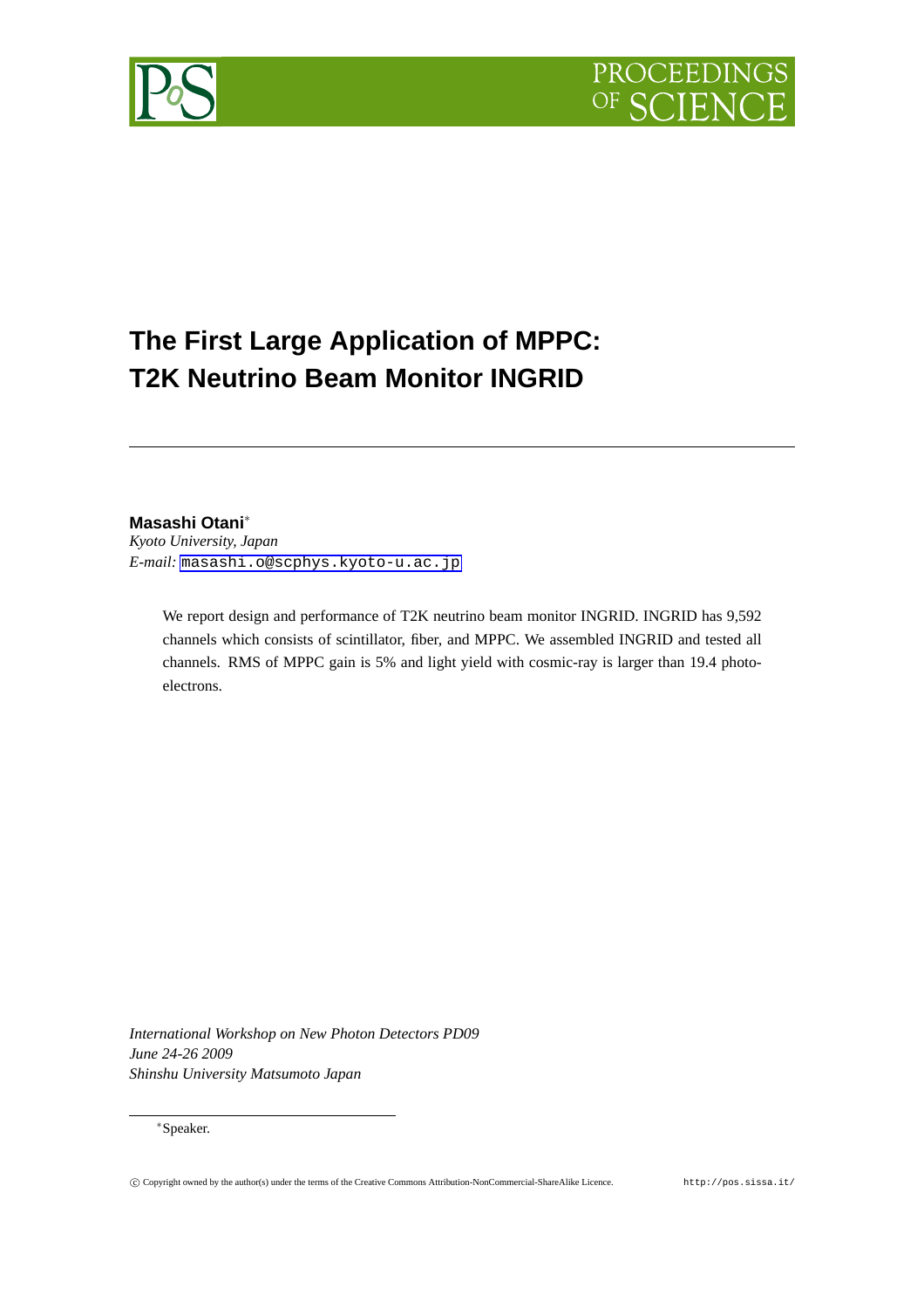# **1. Introduction**

The T2K(Tokai-to-Kamioka) experiment is long baseline neutrino oscillation experiment in Japan. J-PARC generates muon neutrino which is detected by near detector in J-PARC and SK(Super Kamiokande) located 295 km away from J-PARC(Fig.1). The main goals of T2K are precise measurement of  $v_{\mu}$  disappearance and the discovery of  $v_{e}$  appearance.

One of the feature of T2K is the off axis neutrino beam. The neutrino beam direction is around 2.5 degrees away from SK direction. The off axis beam makes neutrino energy spectrum at SK sharply peaked at the oscillation maximum(Fig.2).

The peak of the energy spectrum, however, strongly depends on off-axis angle. Therefore the neutrino beam direction has to be monitored with high precision. INGRID(Interactive Neutrino GRID) monitors the neutrino beam direction with required precision day-by-day at the designed beam power.



**Figure 1:** The T2K(Tokai-to-Kamioka) experiment is long base line neutrino oscillation experiment in Japan. Muon neutrino produced at J-PARC is observed at near detector at J-PARC and Super Kamiokande at 295 km away from J-PARC.



**Figure 2:** Top figure shows the beam neutrino energy spectrum expected at SK for several off axis angles. Bottom figure represents the oscillation probability at SK for oscillation parameters given in the figure. The neutrino beam is optimized to maximize the probability by choosing an appropriate off axis angle.

#### **2. Design of INGRID**

Because the beam neutrino is widely distributed at near detector hall, INGRID has to cover wide range. Hence INGRID consists of sixteen identical modules arranged in a cross around *±*5 m of the beam center(Fig.3).

INGRID module is a sandwich of nine irons and eleven scintillator tracking planes(Fig.4). Scintillator tracking plane consists of horizontal and vertical scintillator layers which are made of twenty-four scintill[ato](#page-2-0)r bars. Scintillator bar is  $120 \times 5 \times 1$  *cm*<sup>3</sup> and produced at FNAL[1]. Scintillation light is collected and transported with wave length shifting fiber which is inserted i[nto](#page-2-0) a hole at the center of scintillator bar. One end of fiber is attached to MPPC(Multi Pixel Photon Counter).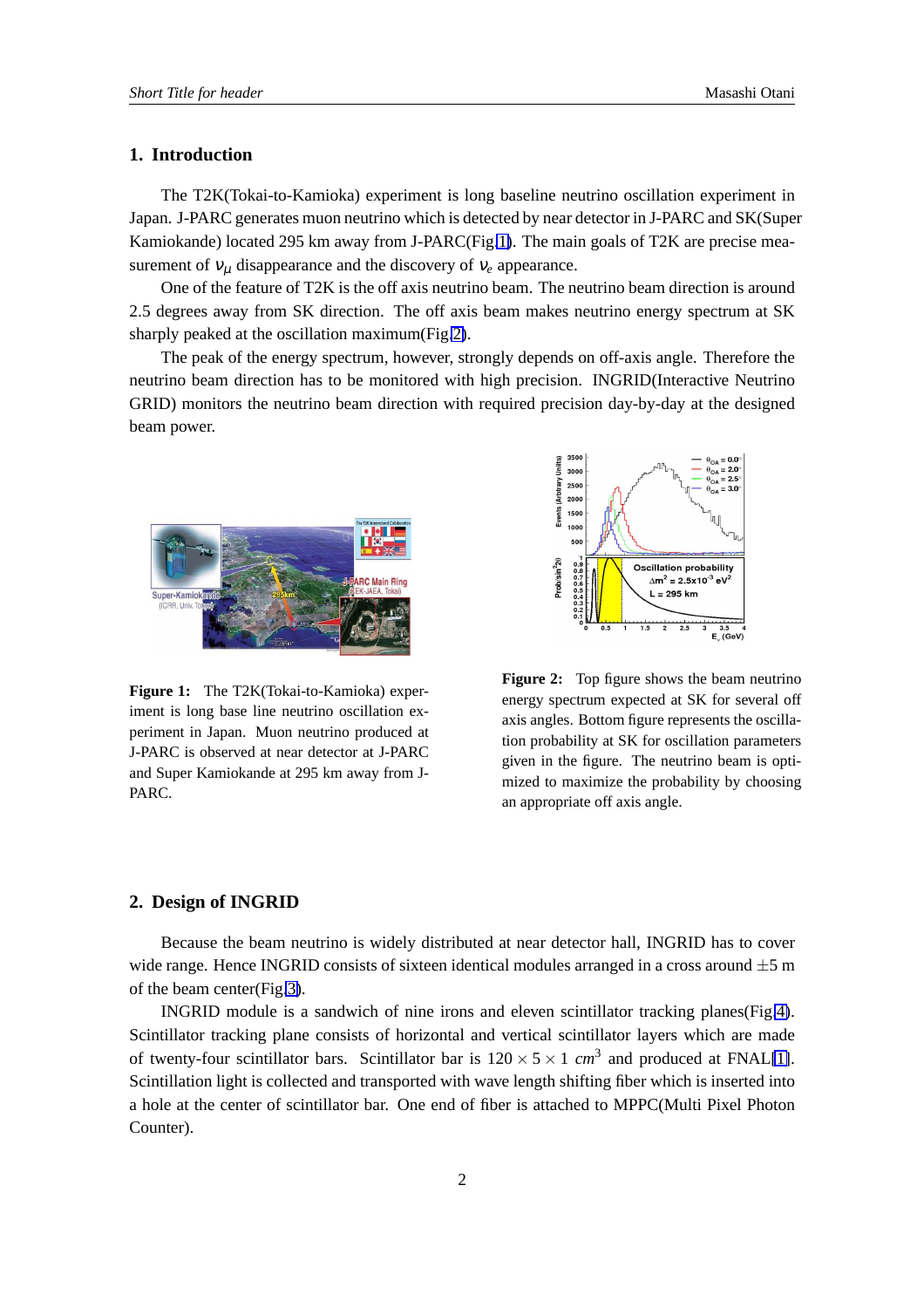<span id="page-2-0"></span>MPPC is the production of Hamamatsu Photonics K.K.. MPPC gain is  $7.5 \times 10^5$  at  $V_{over}$ 1*.*5*V* where *Vover* is defined as *V −Vbr*. All performances except noise rate are characterized with *Vover*.



**Figure 3:** Schematic view of the INGRID detector configuration. Sixteen identical modules are placed around the beam center and cover *±*5 m area. Seven modules are placed in horizontal direction, another seven are in vertical, and two are off axis position.



**Figure 4:** Schematic view of INGRID module. Module consists nine iron plates and eleven scintillator tracking planes. Iron plate at the most downstream position is missing.

# **3. Performance of one channel**

In order to monitor the beam direction with required precision all channels must have high detection efficiency. In other words all channel should have large light yield. We measured the light yield of prototype of the channel with 3 GeV electron beam at KEK FUJI test beam line. Fig.5 shows the setup of the measurement. Temperature is monitored with a temperature sensor and over voltage(*Vover*) is adjusted to 1*.*4 V.

Fig.6 shows the distribution of the number of photoelectrons obtained by 3 GeV electron beam. Th[e li](#page-3-0)ght yield defined as the peak of distribution is 15.0 photoelectrons. The efficiency expected from Poisson distribution is 99.9 % with 2.5 photoelectrons threshold. Consequently INGRID perform[an](#page-3-0)ce has met requirement.

#### **4. Assembly and Performance of INGRID**

We assembled all scintillator planes from August 2008 to December 2008. Before installtion of all MPPCs, we measured the basic performances of all MPPCs[2]. Using this data, *Vover* is set to 1*.*5 V. Just after assemly we checked the performances of all 9,592 channels. First we checked MPPC gain and then we measured light yield with cosmic-ray.

First of all we checked ADC distribution of all channels by eye[\(Fi](#page-4-0)g.7). After that we calculated the distance between pedestal peak and 1 p.e. peak to obtain MPPC gain by the unit of ADC counts. RMS of MPPC gain is 5%(Fig.8).

Finally we measured light yield of all channels with cosmic-ray. [We](#page-3-0) piled up four scintillator planes and used top and bottom one as the trigger counter. In this analysis we defined light yield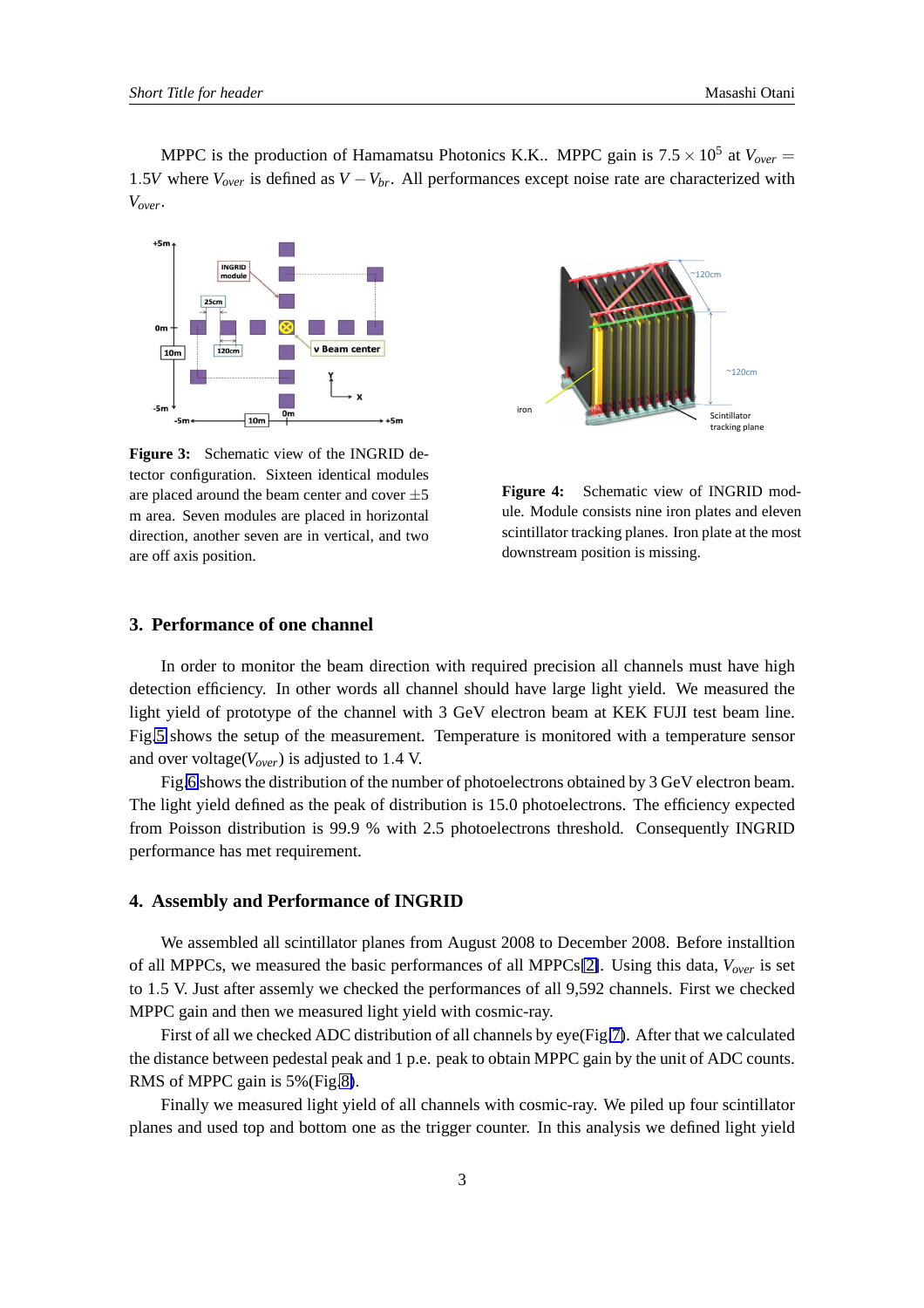<span id="page-3-0"></span>

**Figure 5:** Experimental setup of the measurement of light yield with 3 GeV electron beam at KEK FUJI test beam line. Electron beam events are triggered with upstream and downstream scintillation counter.



**Figure 7:** Examples of ADC distribution of MPPC darknoise. The data was taken with periodic trigger. First large peak is pedestal and second one is 1 p.e. peak and so on. All distributions are almost identical.



**Figure 6:** Light yield distribution with 3 GeV electron beam. Light yield defined as the peak of distribution is 15.0 photoelectrons.



**Figure 8:** The distribution of MPPC gain with the unit of ADC counts. RMS of gain is 5%.

as the mean of the number of photoelectrons because the number of events is not enough to fit the peak of the distribution. Light yield of all channels is larger than 19.4 photoelectrons.

From June 2009 to October we assembled and installed all INGRID modules. T2K neutrino beam commissioning will start from October 2009.

#### **5. Summary**

We designed INGRID for the T2K neutrino beam monitor and tested prototype channel of it with the 3 GeV electron beam. One channel consists of scintillator bar, fiber and MPPC. The light yield of prototype channel is 15.0 photoelectrons which is high enough.

We assembled INGRID and tested all channels. RMS of gain is 5% and light yield of all channels is larger than 19.4 photoelectrons. Consequently we expect INGRID has required peformance and observe T2K first neutrino event at beam commissioning which will start from October 2009.